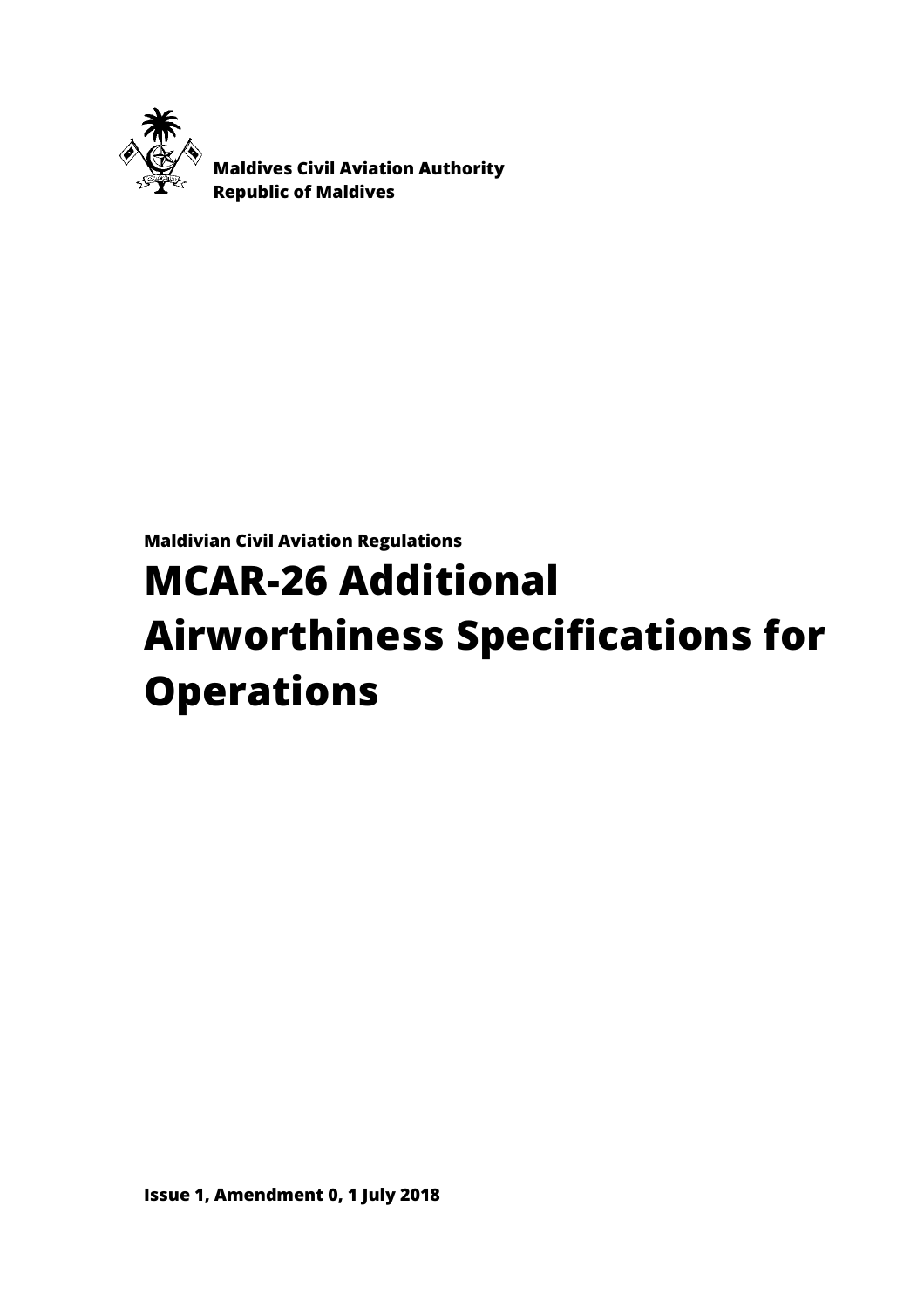#### Foreword

Maldives Civil Aviation Authority, in exercise of the powers conferred on it under Articles 5 and 6 of the Maldives Civil Aviation Authority Act 212012 has adopted this Regulation.

This Regulation shall be cited as'MCAR-26 Additional Airworthiness Specifications for Operations' and shall come in to force on 01 July 2018.

Definitions of the terms and abbreviations used in this regulation, unless the context requires otherwise, are in MCAR-1 Definitions and Abbreviations.

'Acceptable Means of Compliance'(AMC) illustrate a means, or several alternative means, but not necessarily the only possible means by which a requirement can be met.

'Guidance Material' (GM) helps to illustrate the meaning of a requirement.

Forthe Civil Aviation Authority Hussain Jaleel Chief Executive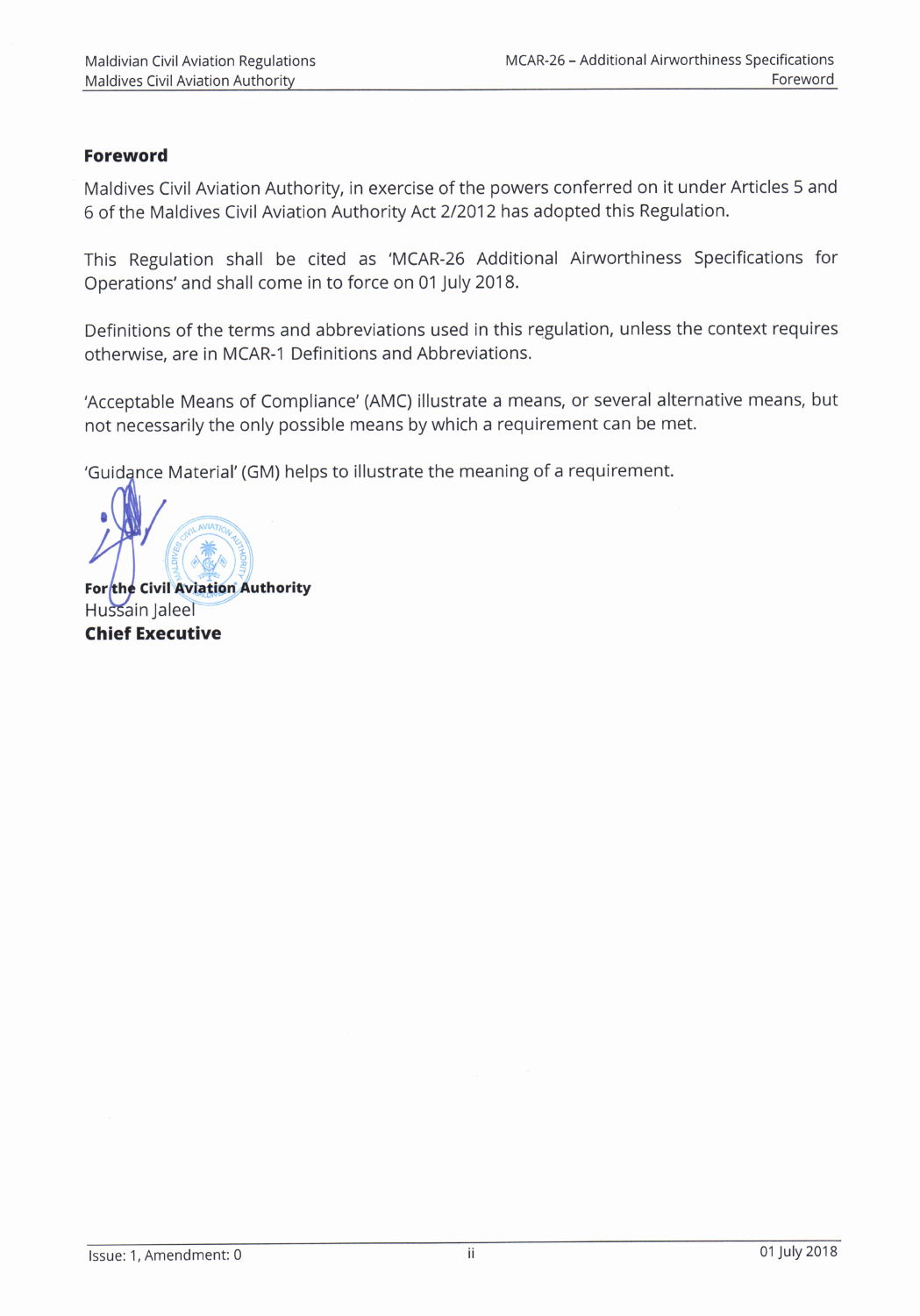## <span id="page-2-0"></span>**List of Amendments**

| Rev #                          | <b>Date</b> | <b>Remarks</b> |
|--------------------------------|-------------|----------------|
| Issue 1 Amendment 0 2018-07-01 |             | Initial issue  |
|                                |             |                |
|                                |             |                |
|                                |             |                |
|                                |             |                |
|                                |             |                |
|                                |             |                |
|                                |             |                |
|                                |             |                |
|                                |             |                |
|                                |             |                |
|                                |             |                |
|                                |             |                |
|                                |             |                |
|                                |             |                |
|                                |             |                |
|                                |             |                |
|                                |             |                |
|                                |             |                |
|                                |             |                |
|                                |             |                |
|                                |             |                |
|                                |             |                |
|                                |             |                |
|                                |             |                |
|                                |             |                |
|                                |             |                |
|                                |             |                |
|                                |             |                |
|                                |             |                |
|                                |             |                |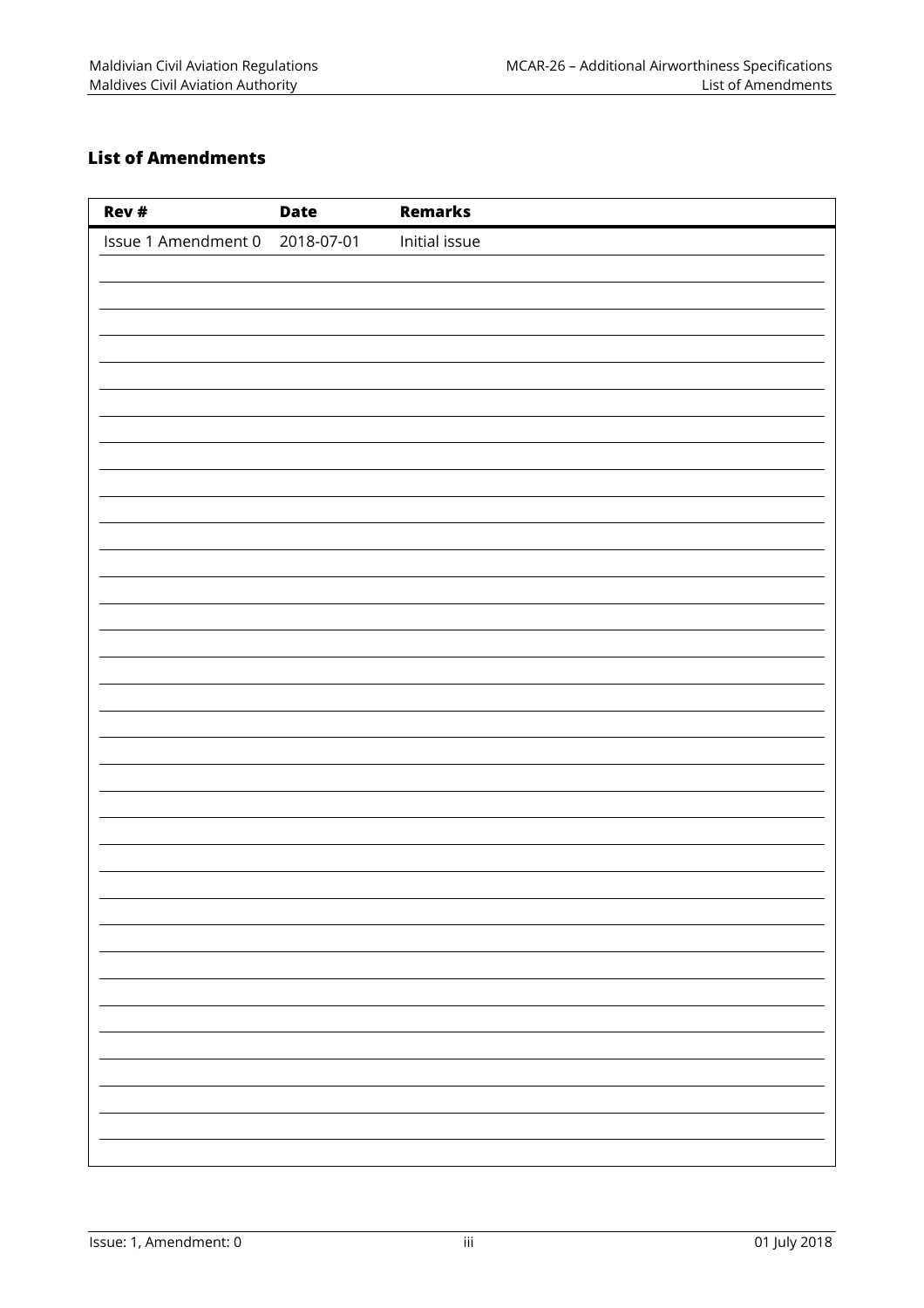### <span id="page-3-0"></span>**List of Effective Pages**

| <b>Section Part</b> |                                | Page           | <b>Amendment</b>       | <b>Date</b> |
|---------------------|--------------------------------|----------------|------------------------|-------------|
|                     | Foreword                       | Ϊİ             | Issue: 1, Amendment: 0 | 01 Jul 2018 |
|                     | List of Amendments             | iii            | Issue: 1, Amendment: 0 | 01 Jul 2018 |
|                     | List of Effective Pages        | iv-v           | Issue: 1, Amendment: 0 | 01 Jul 2018 |
|                     |                                |                |                        |             |
|                     | Table of Contents              | vi             | Issue: 1, Amendment: 0 | 01 Jul 2018 |
|                     |                                |                |                        |             |
| A                   | <b>Technical Requirements</b>  | $\mathbf{1}$   | Issue: 1, Amendment: 0 | 01 Jul 2018 |
|                     |                                |                |                        |             |
|                     | Subpart A - General Provisions | $\overline{2}$ | Issue: 1, Amendment: 0 | 01 Jul 2018 |
|                     | Subpart B - Large Aeroplanes   | $3 - 4$        | Issue: 1, Amendment: 0 | 01 Jul 2018 |
|                     |                                |                |                        |             |
| B                   | Procedure for CAA              | $5-6$          | Issue: 1, Amendment: 0 | 01 Jul 2018 |
|                     |                                |                |                        |             |
|                     |                                |                |                        |             |
|                     |                                |                |                        |             |
|                     |                                |                |                        |             |
|                     |                                |                |                        |             |
|                     |                                |                |                        |             |
|                     |                                |                |                        |             |
|                     |                                |                |                        |             |
|                     |                                |                |                        |             |
|                     |                                |                |                        |             |
|                     |                                |                |                        |             |
|                     |                                |                |                        |             |
|                     |                                |                |                        |             |
|                     |                                |                |                        |             |
|                     |                                |                |                        |             |
|                     |                                |                |                        |             |
|                     |                                |                |                        |             |
|                     |                                |                |                        |             |
|                     |                                |                |                        |             |
|                     |                                |                |                        |             |
|                     |                                |                |                        |             |
|                     |                                |                |                        |             |
|                     |                                |                |                        |             |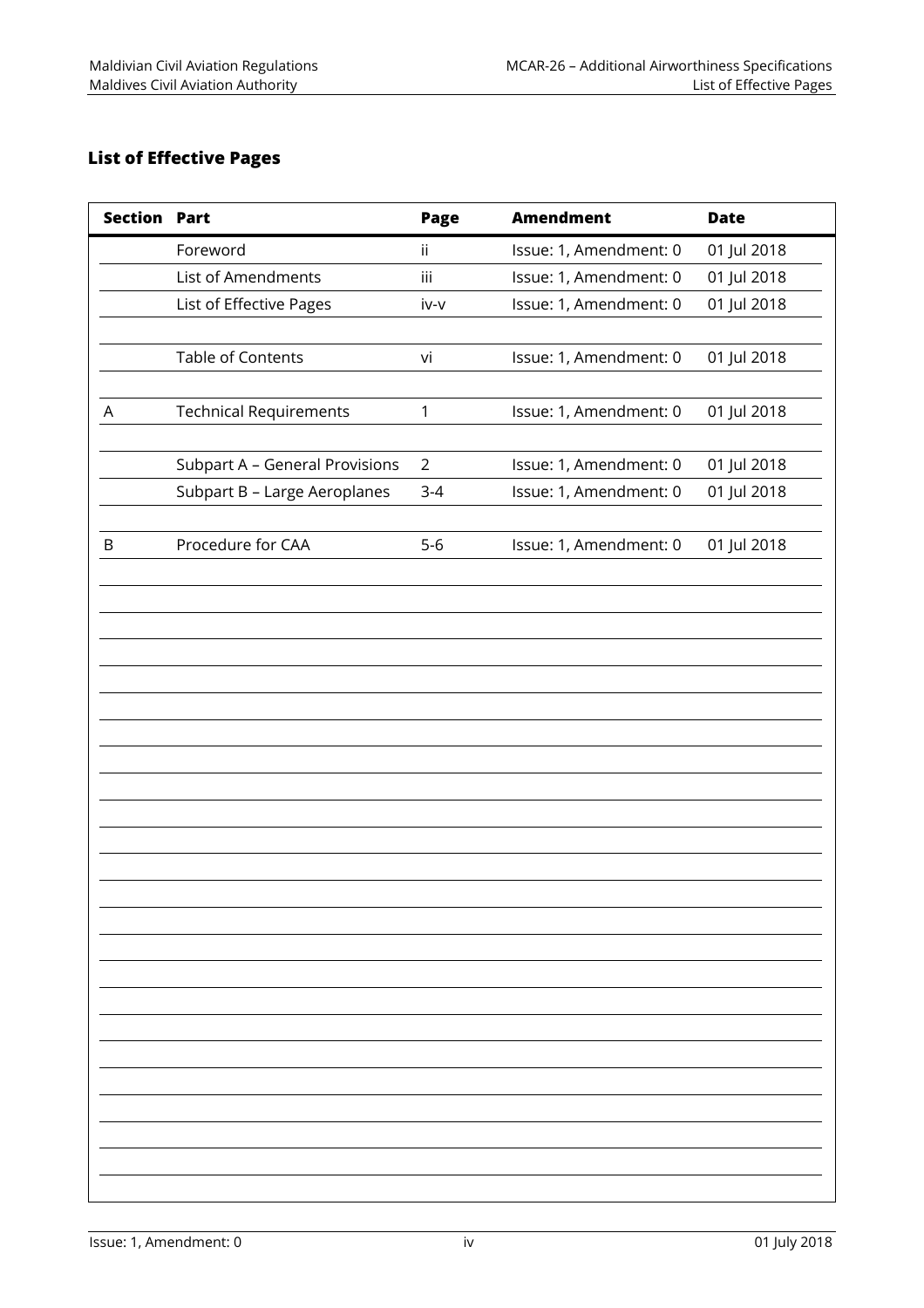| <b>Section Part</b> | Page | <b>Amendment</b> | <b>Date</b> |
|---------------------|------|------------------|-------------|
|                     |      |                  |             |
|                     |      |                  |             |
|                     |      |                  |             |
|                     |      |                  |             |
|                     |      |                  |             |
|                     |      |                  |             |
|                     |      |                  |             |
|                     |      |                  |             |
|                     |      |                  |             |
|                     |      |                  |             |
|                     |      |                  |             |
|                     |      |                  |             |
|                     |      |                  |             |
|                     |      |                  |             |
|                     |      |                  |             |
|                     |      |                  |             |
|                     |      |                  |             |
|                     |      |                  |             |
|                     |      |                  |             |
|                     |      |                  |             |
|                     |      |                  |             |
|                     |      |                  |             |
|                     |      |                  |             |
|                     |      |                  |             |
|                     |      |                  |             |
|                     |      |                  |             |
|                     |      |                  |             |
|                     |      |                  |             |
|                     |      |                  |             |
|                     |      |                  |             |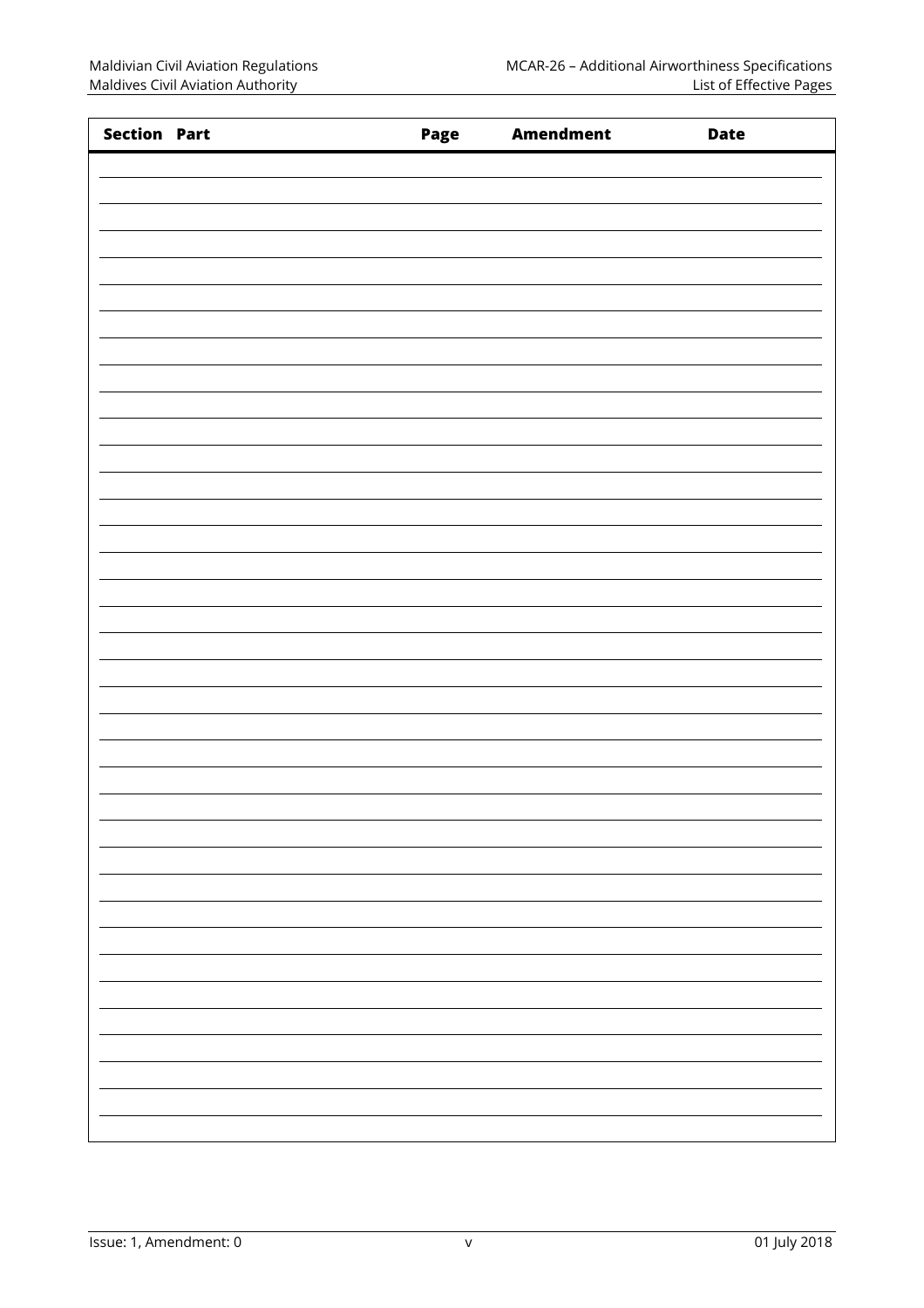# <span id="page-5-0"></span>**Table of Contents**

| Foreword           |                                                                                       |   |
|--------------------|---------------------------------------------------------------------------------------|---|
| List of Amendments |                                                                                       |   |
|                    |                                                                                       |   |
| Table of Contents  |                                                                                       |   |
|                    | <b>Section A - TECHNICAL REQUIREMENTS</b>                                             | 1 |
|                    |                                                                                       |   |
| MCAR-26.A.01       |                                                                                       |   |
| MCAR-26.A.05       |                                                                                       |   |
| MCAR-26.A.10       |                                                                                       |   |
| MCAR-26.A.20       |                                                                                       |   |
| MCAR-26.A.30       |                                                                                       |   |
|                    |                                                                                       |   |
| MCAR-26.A.50       |                                                                                       |   |
| MCAR-26.A.100      |                                                                                       |   |
| MCAR-26.A.105      |                                                                                       |   |
| MCAR-26.A.110      |                                                                                       |   |
| MCAR-26.A.120      | Interior Emergency Lighting And Emergency Light Operation---------------------------3 |   |
| MCAR-26.A.150      |                                                                                       |   |
| MCAR-26.A.155      |                                                                                       |   |
| MCAR-26.A.160      |                                                                                       |   |
| MCAR-26.A.200      |                                                                                       |   |
| MCAR-26.A.250      | Flight Crew Compartment Door Operating Systems - Single Incapacitation -------- 4     |   |
|                    |                                                                                       |   |

#### **Section B — [PROCEDURE FOR THE CAA](#page-10-0) 5**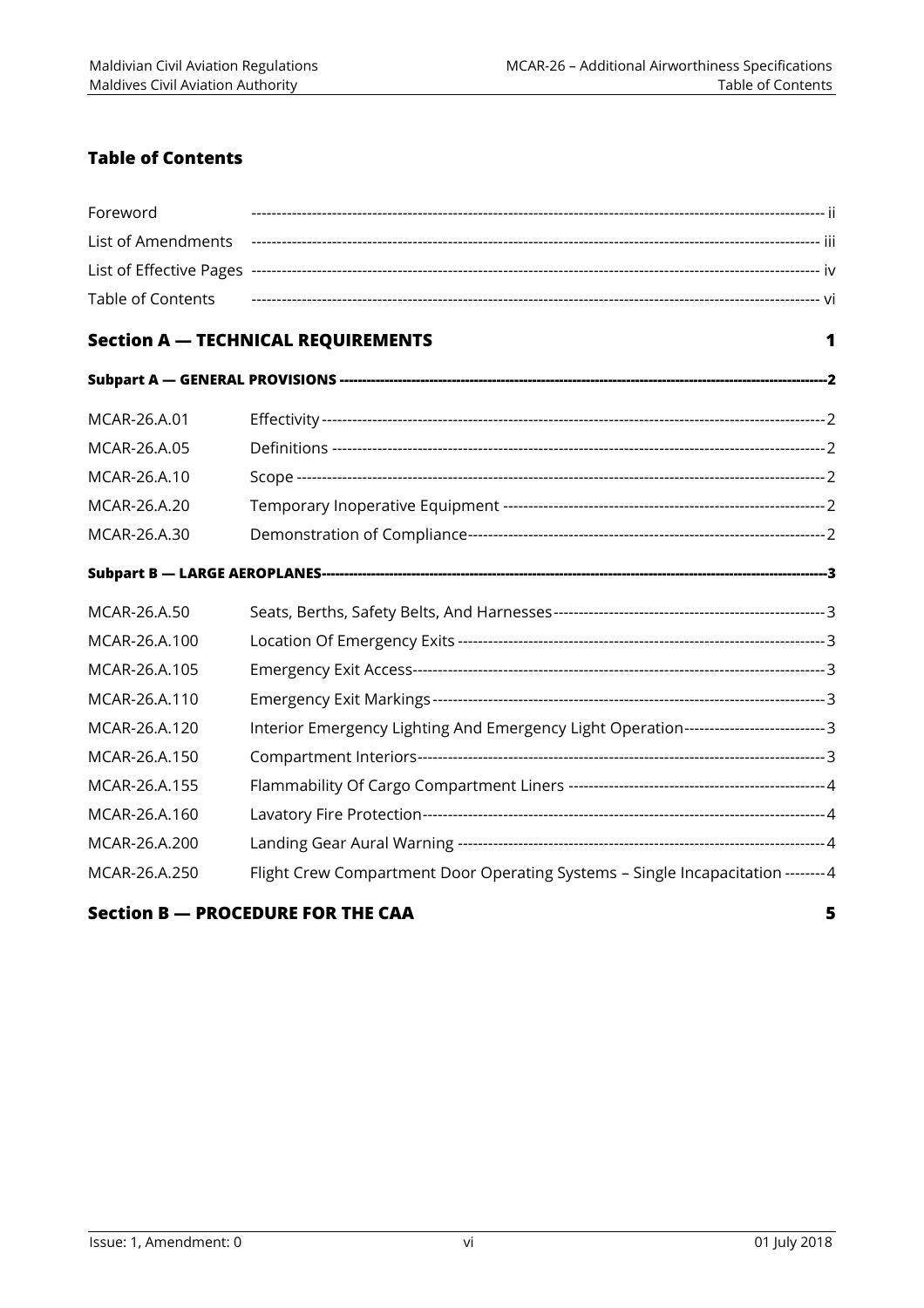# <span id="page-6-0"></span>**Section A — TECHNICAL REQUIREMENTS**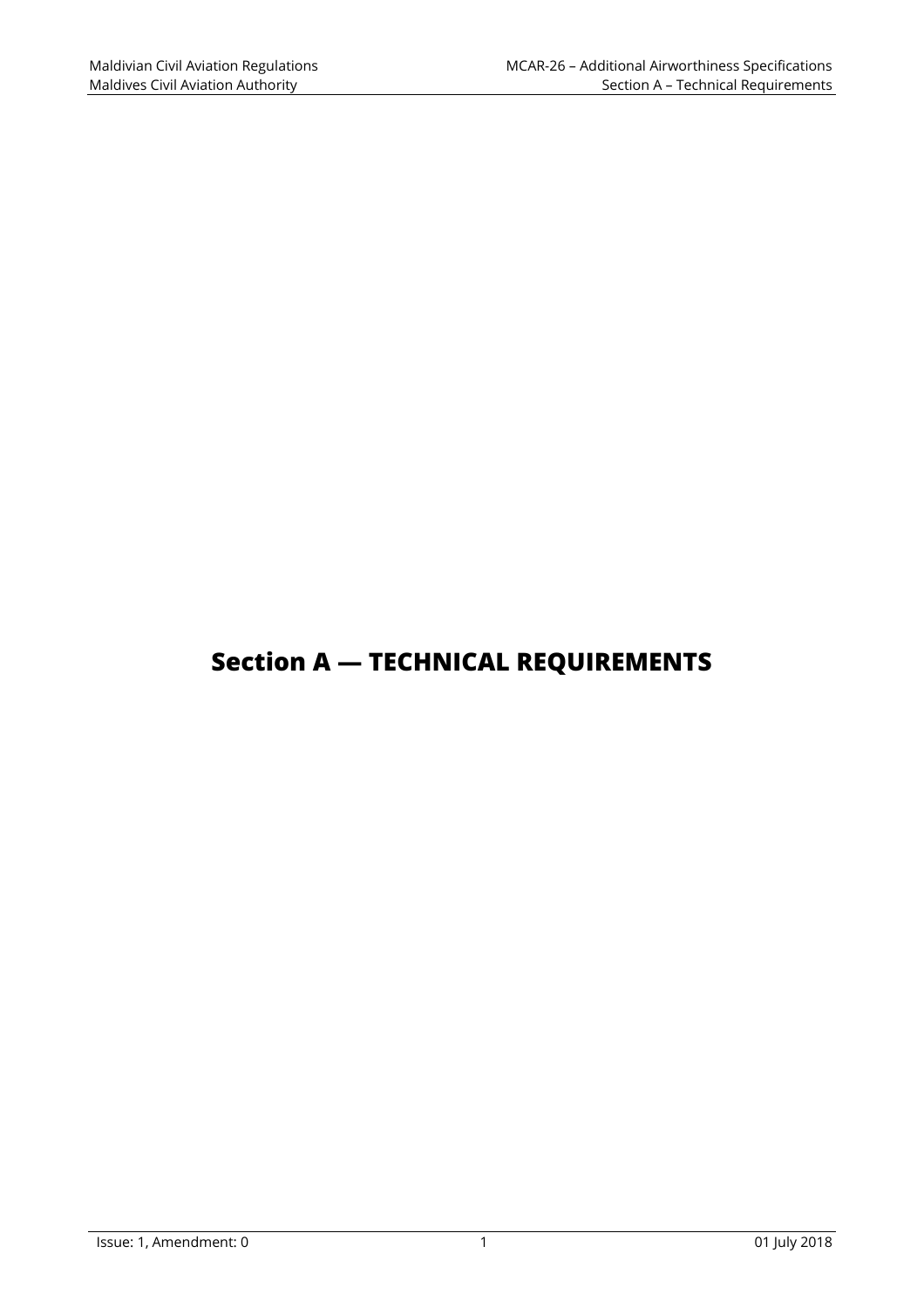#### **Subpart A — GENERAL PROVISIONS**

#### <span id="page-7-1"></span><span id="page-7-0"></span>**MCAR-26.A.01 Effectivity**

<span id="page-7-2"></span>(a) This issue of MCAR-26 becomes effective on 01 July 2018.

#### **MCAR-26.A.05 Definitions**

- (a) 'large aeroplane' shall mean an aeroplane that has the EASA Certification Specifications for large aeroplanes 'EASA CS-25' or equivalent in its certification basis.
- (b) 'contracting state' shall mean a State which has adhered to the Chicago Convention on International Civil Aviation, whether or not it is a member of the United Nation (UN) and/or any of its other Agencies.

#### <span id="page-7-3"></span>**MCAR-26.A.10 Scope**

- (a) This Regulation lays down common additional airworthiness specifications in order to support the continuing airworthiness and safety improvements of:
	- 1. aircraft registered in the Maldives;
	- 2. aircraft registered in a Contracting State other than Maldives and used by an operator for which the Maldives ensures oversight.

#### <span id="page-7-4"></span>**MCAR-26.A.20 Temporary Inoperative Equipment**

(a) A flight shall not be commenced when any of the aircraft's instruments, items of equipment, or functions required by this regulation are inoperative or missing unless waived by the operator's Minimum Equipment List as defined in Part-ORO.MLR.105 and approved by the CAA.

#### <span id="page-7-5"></span>**MCAR-26.A.30 Demonstration of Compliance**

- (a) The CAA may issue detailed and specific certification specifications as standard means to show compliance of products with this regulation.
- (b) Operators may demonstrate compliance with the requirements of this regulations by complying with:
	- 1. The detailed specification issued by the CAA under paragraph (a); or
	- 2. the detailed specifications contained in EASA CS-26 or the equivalent specifications issued by EASA under EASA Part 21.A.16A; or
	- 3. technical standards offering an equivalent level of safety as those included in those specifications.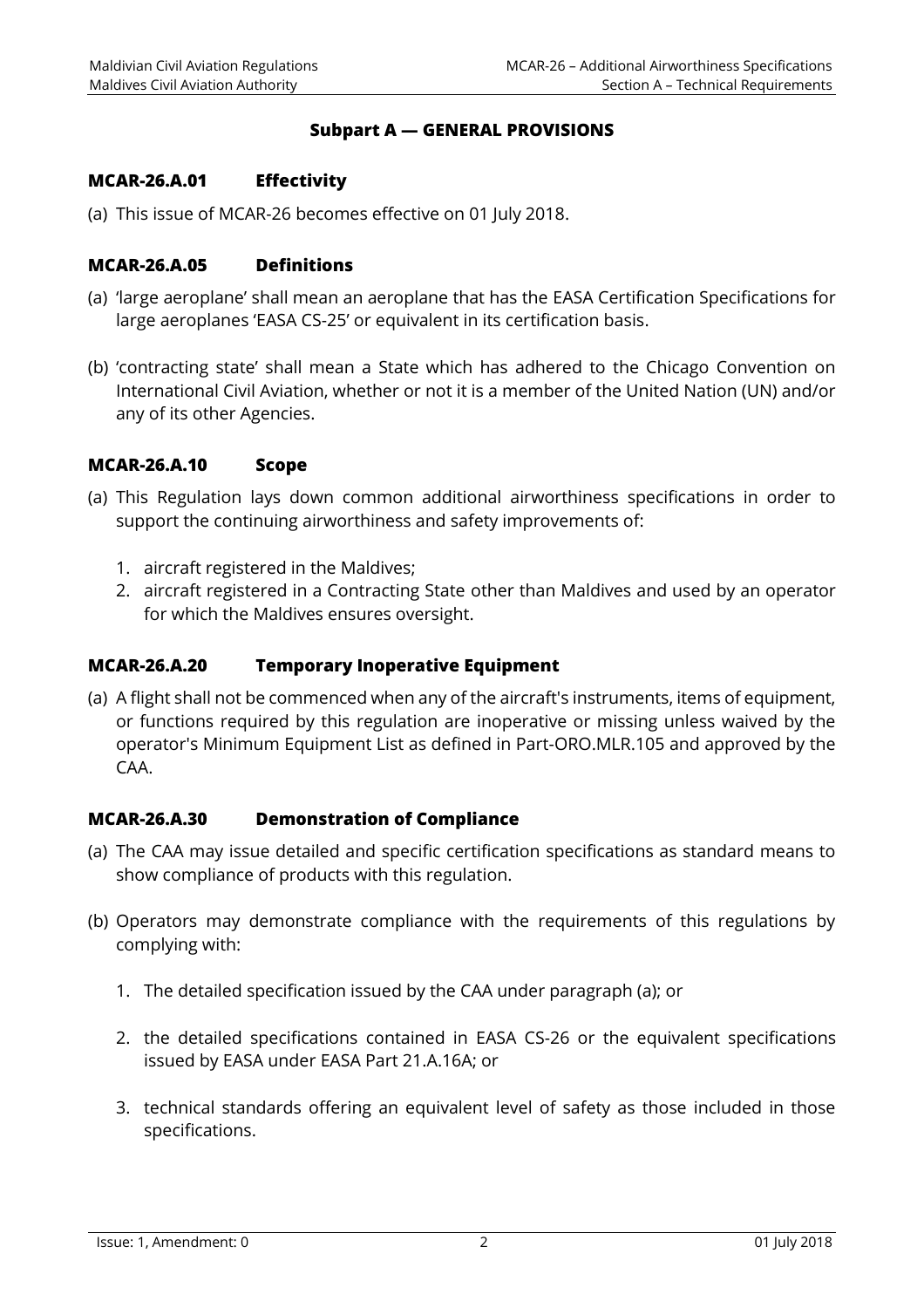#### **Subpart B — LARGE AEROPLANES**

#### <span id="page-8-1"></span><span id="page-8-0"></span>**MCAR-26.A.50 Seats, Berths, Safety Belts, And Harnesses**

Operators of large aeroplanes used in commercial air transport, type certified on or after 1 January 1958, shall ensure that each flight or cabin crew member seat and its restraint system are configured in order to provide an optimum level of protection in an emergency landing whilst allowing the occupant's necessary functions and facilitating rapid egress.

#### <span id="page-8-2"></span>**MCAR-26.A.100 Location Of Emergency Exits**

Except for aeroplanes having an emergency exit configuration installed and approved prior to 1 April 1999, operators of large aeroplanes used in commercial air transport having a maximum operational passenger seating configuration of more than nineteen with one or more emergency exits deactivated shall ensure that the distance(s) between the remaining exits remains (remain) compatible with effective evacuation.

#### <span id="page-8-3"></span>**MCAR-26.A.105 Emergency Exit Access**

Operators of large aeroplanes used in commercial air transport shall provide means to facilitate the rapid and easy movement of each passenger from their seat to any of the emergency exits in case of an emergency evacuation.

#### <span id="page-8-4"></span>**MCAR-26.A.110 Emergency Exit Markings**

Operators of large aeroplanes used in commercial air transport shall comply with the following:

- (a) means shall be provided to facilitate the location, access, and operation of emergency exits by cabin occupants under foreseeable conditions in the cabin in case of an emergency evacuation;
- (b) means shall be provided to facilitate the location and operation of emergency exits by personnel on the outside of the aeroplane in case of an emergency evacuation.

#### <span id="page-8-5"></span>**MCAR-26.A.120 Interior Emergency Lighting And Emergency Light Operation**

Operators of large aeroplanes used in commercial air transport shall provide means to ensure that illuminated exit signage, general cabin and exit area illumination, and low level exit path illumination is available to facilitate the location of exits and movement of passengers to the exits in case of emergency evacuation.

#### <span id="page-8-6"></span>**MCAR-26.A.150 Compartment Interiors**

Operators of large aeroplanes used in commercial air transport shall comply with the following:

(a) all materials and equipment used in compartments occupied by the crew or passengers shall demonstrate flammability characteristics compatible with minimising the effects of inflight fires and the maintenance of survivable conditions in the cabin for a time commensurate with that needed to evacuate the aircraft;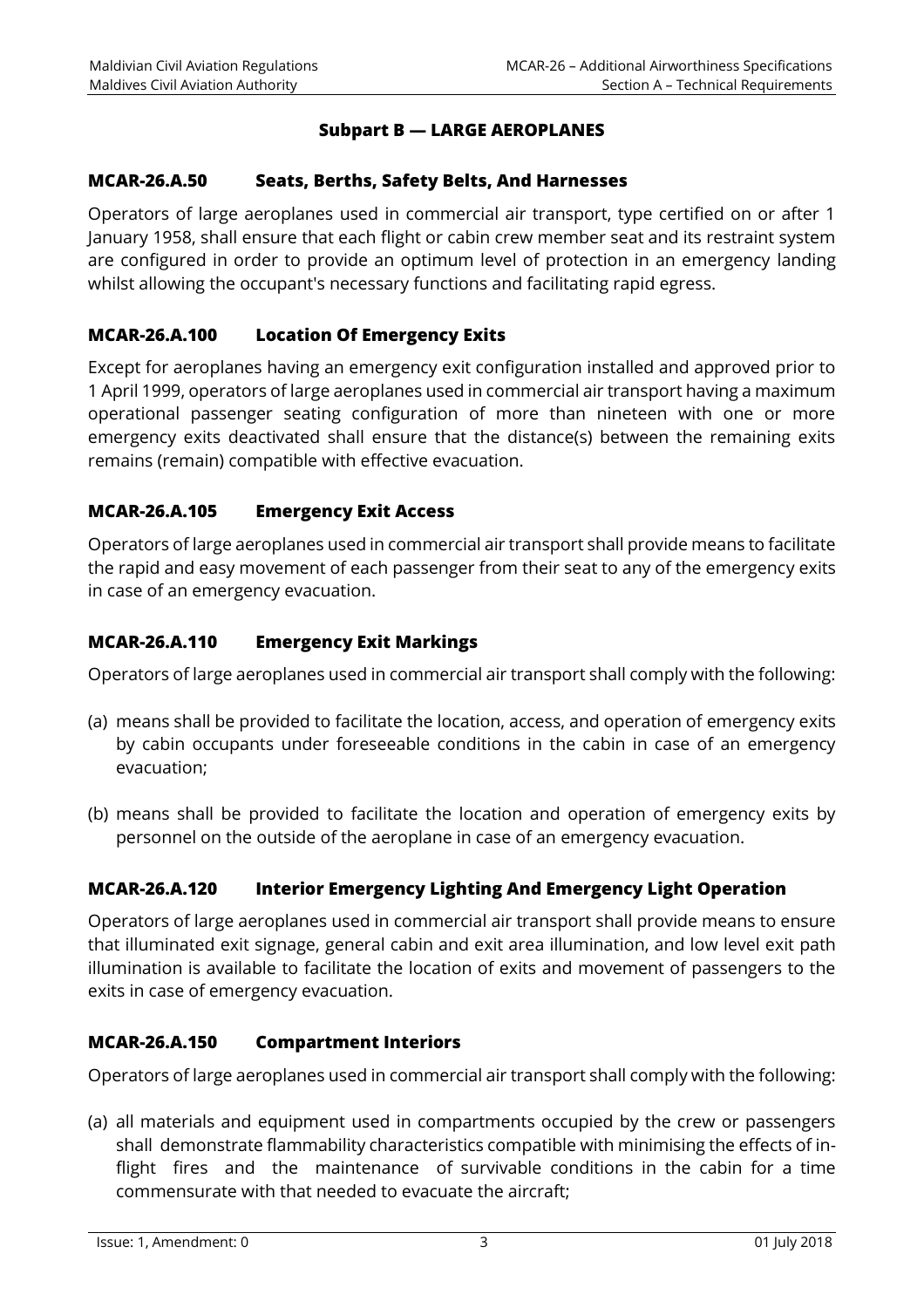- (b) smoking prohibition shall be indicated with placards;
- (c) disposal receptacles shall be such that containment of an internal fire is ensured; such receptacles shall be marked to prohibit the disposal of smoking materials.

#### <span id="page-9-0"></span>**MCAR-26.A.155 Flammability Of Cargo Compartment Liners**

Operators of large aeroplanes used in commercial air transport, type certified after 1 January 1958, shall ensure that the liners of Class C or Class D cargo compartments are constructed of materials that adequately prevent the effects of a fire in the compartment from endangering the aircraft or its occupants.

#### <span id="page-9-1"></span>**MCAR-26.A.160 Lavatory Fire Protection**

Operators of large aeroplanes used in commercial air transport with a maximum operational passenger seating configuration of more than 19 shall comply with the following:

Lavatories shall be equipped with:

- (a) smoke detection means;
- <span id="page-9-2"></span>(b) means to automatically extinguish a fire occurring in each disposal receptacle.

#### **MCAR-26.A.200 Landing Gear Aural Warning**

Operators of large aeroplanes used in commercial air transport shall ensure that an appropriate landing gear aural warning device is installed in order to significantly reduce the likelihood of landings with landing gear inadvertently retracted.

#### <span id="page-9-3"></span>**MCAR-26.A.250 Flight Crew Compartment Door Operating Systems – Single Incapacitation**

Operators of large aeroplanes used in commercial air transport shall ensure that flight crew compartment door operating systems, where installed, be provided with alternate opening means in order to facilitate access by cabin crew members into the flight crew compartment in the case of a single flight crew member incapacitation.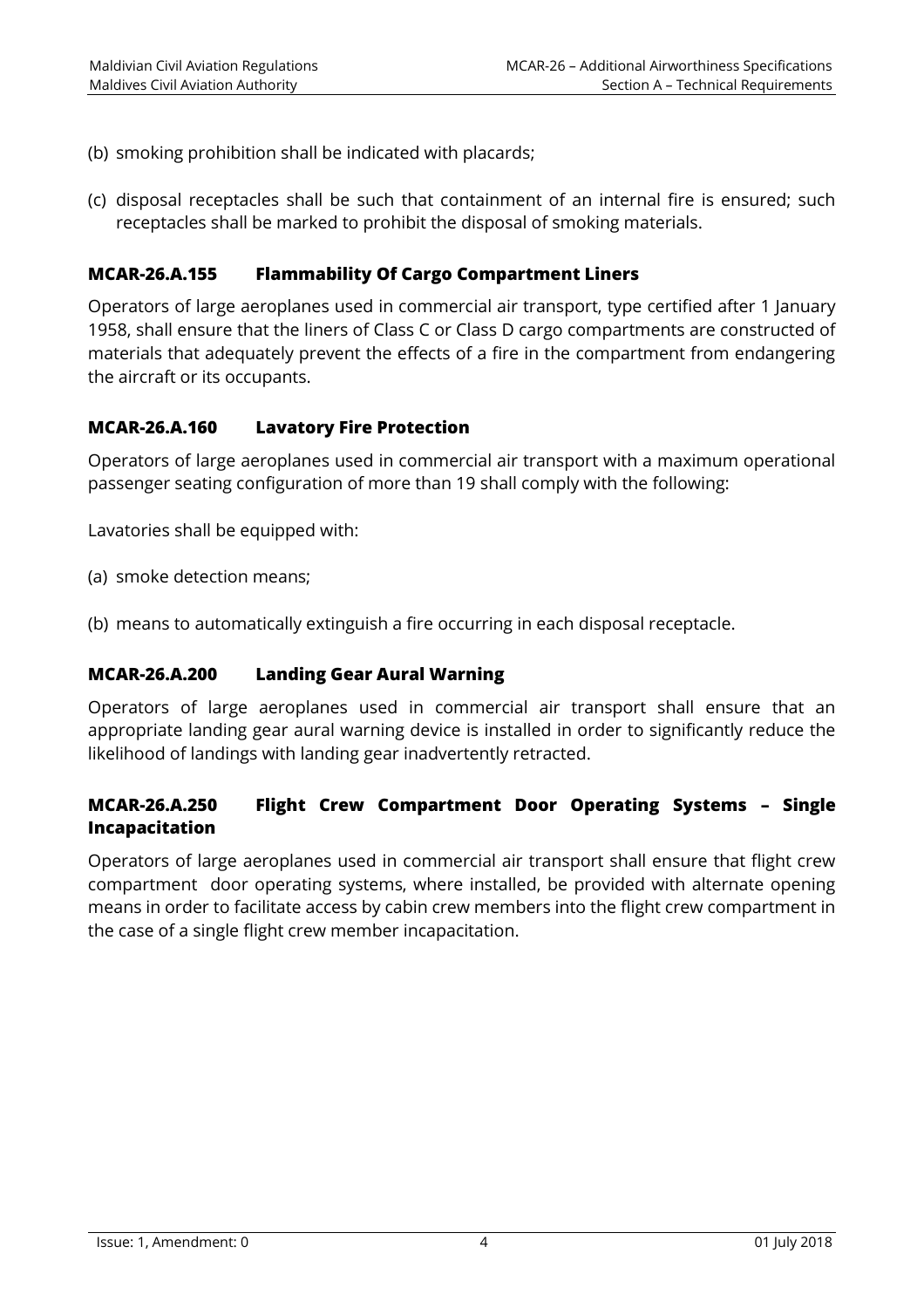# <span id="page-10-0"></span>**Section B — PROCEDURE FOR THE CAA**